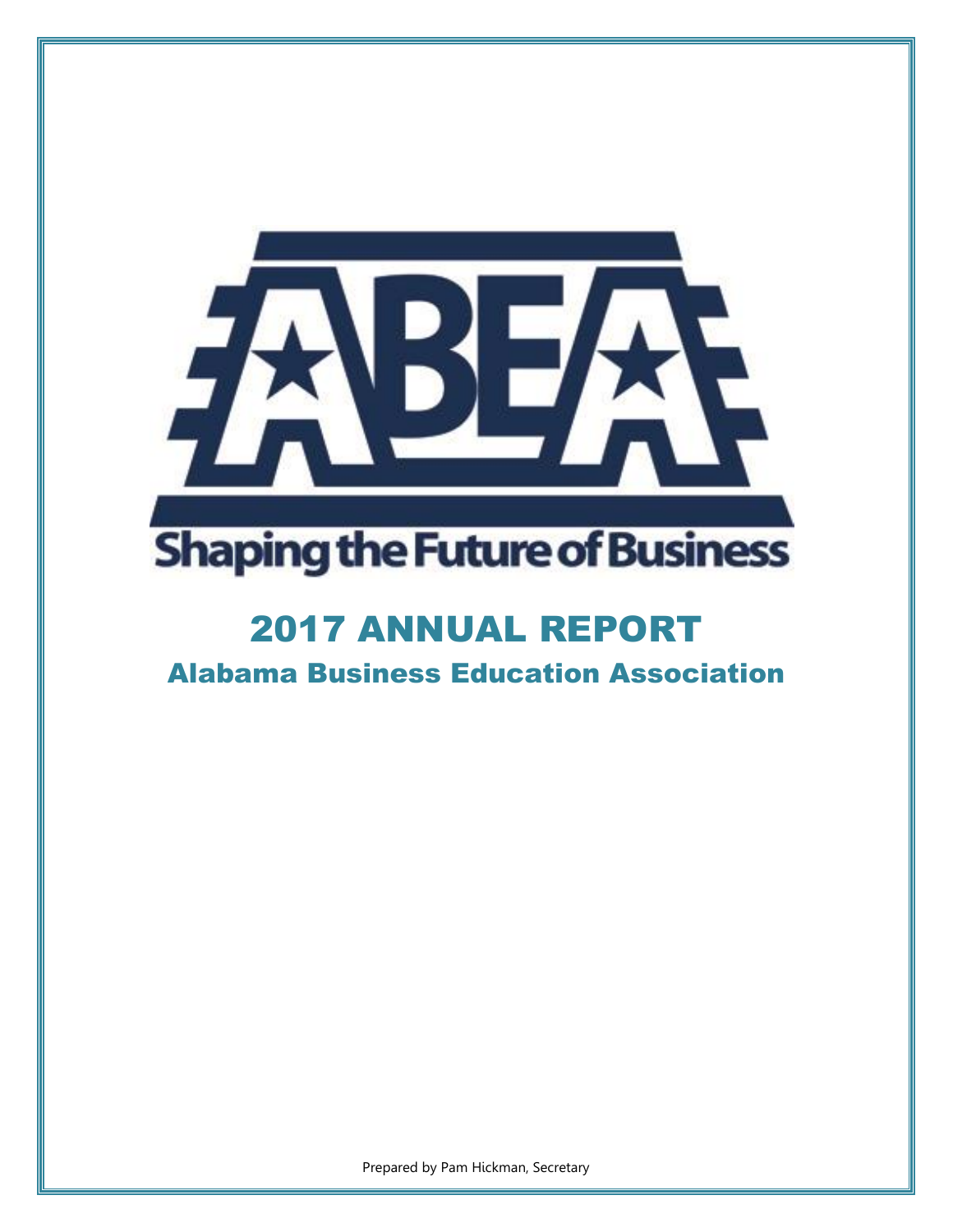## **CONTENTS**

| <b>Officer Reports</b> |  |
|------------------------|--|
|                        |  |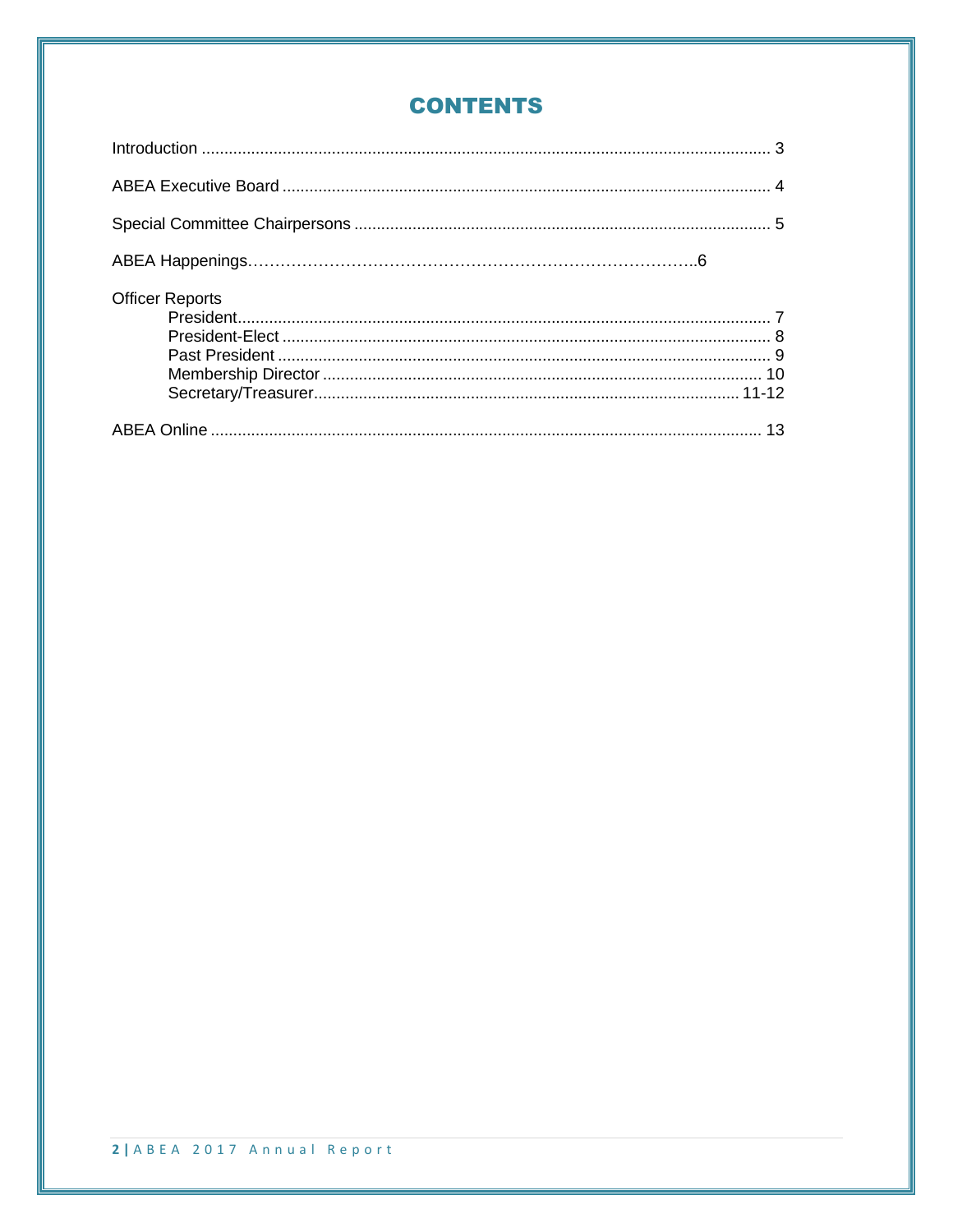## **INTRODUCTION**

Alabama Business Education Association (ABEA) is a professional association for business and marketing educators at the middle, secondary, and post-secondary levels. The purposes of ABEA are to promote quality education in all phases of business and to encourage professional growth and cooperative interaction among all individuals involved in this field of education.

ABEA is associated with the Southern Business Education Association and the National Business Education Association.

The goals of this Association are to:

- foster educational leadership;
- promote the cause of education by working for a higher quality of teaching in the area of business;
- encourage career development and professional growth among business teachers in Alabama; and
- Develop relationships between business education and business enterprises that will provide an understanding necessary for preparing well-equipped business personnel.

Membership is extended to all persons actively engaged in or interested in the profession of business education.

The governing body is the Executive Council, which consists of the officers: president (one-year term), president-elect (one-year term), secretary/treasurer (three-year term), membership director (three-year term), and immediate past president (one-year term).

The Association holds its annual conference near the end of January or early February and calls meetings when deemed necessary by the executive council.

The official publication, the ABEA Newsletter, is published twice a year. It contains information about the annual conference, news from NBEA and SBEA, announcements about FBLA and PBL activities, and articles of interest.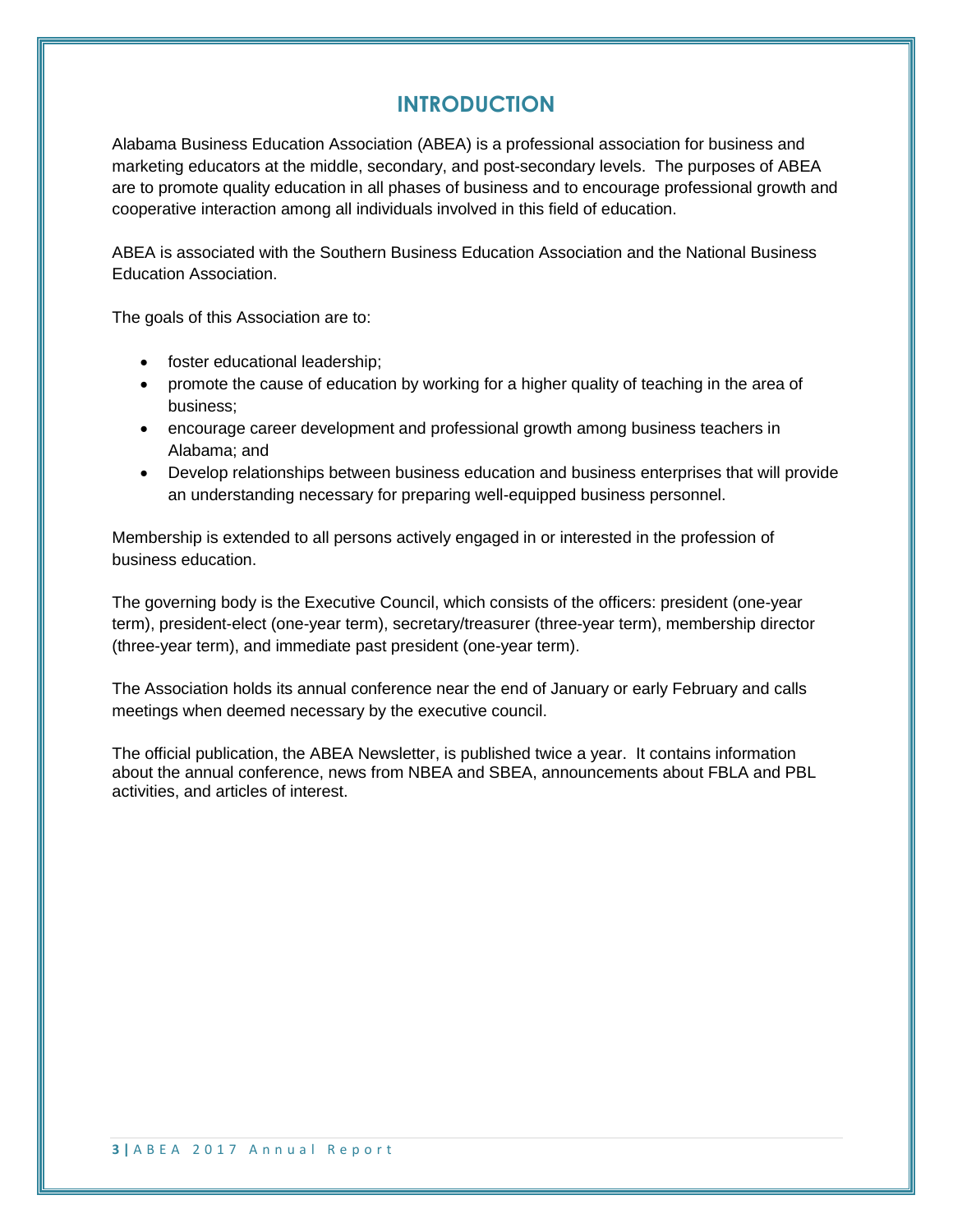# **ABEA EXECUTIVE BOARD**

| Autauga County Technology Center<br>1301 Upper Kingston Road<br>Prattville, AL 36067<br>334-361-0258<br>deana.goodwine@gmail.com          |  |
|-------------------------------------------------------------------------------------------------------------------------------------------|--|
| Muscle Shoals Career Academy<br>321 Jim Holland Drive<br>Muscle Shoals, AL 35661<br>256-389-2660 Ext. 1630<br>tstonecipher@mscs.k12.al.us |  |
| Hoover High School<br>1000 Buccaneer Drive<br>Hoover, AL 35244<br>205.439.1200<br>gkimble@hoover.k12.al.us                                |  |
| Vestavia Hills High School<br>2235 Lime Rock Road<br>Vestavia Hills, AL 35216<br>205-402-5250<br>palmerme@vestavia.k12.al.us              |  |
| Vestavia Hills High School<br>2235 Lime Rock Road<br>Vestavia Hills, AL 35216<br>205-402-5250<br>hickmanpt@vestavia.k12.al.us             |  |

**4 |** A B E A 2 0 1 7 A n n u a l R e p o r t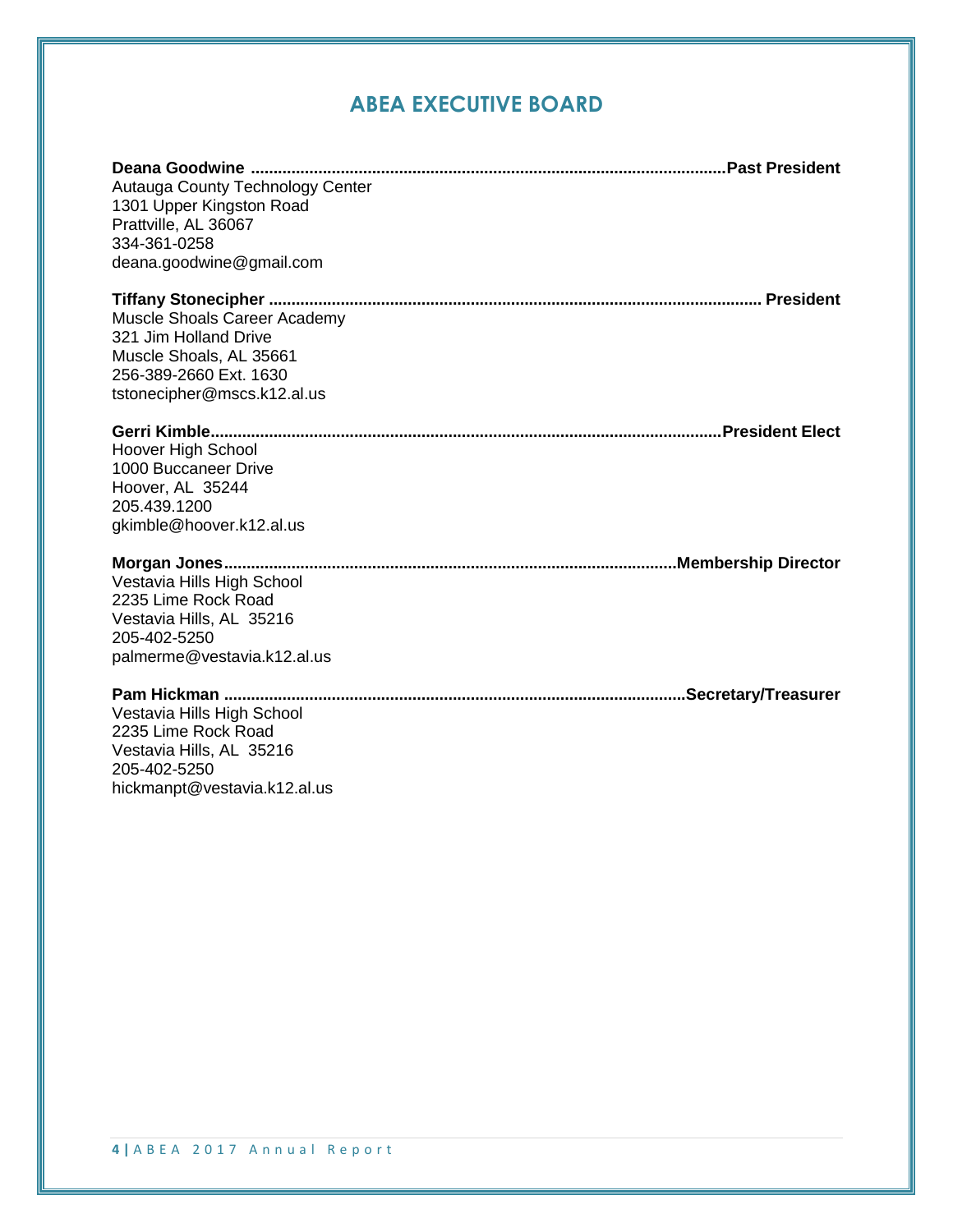# **SPECIAL COMMITTEE CHAIRPERSONS**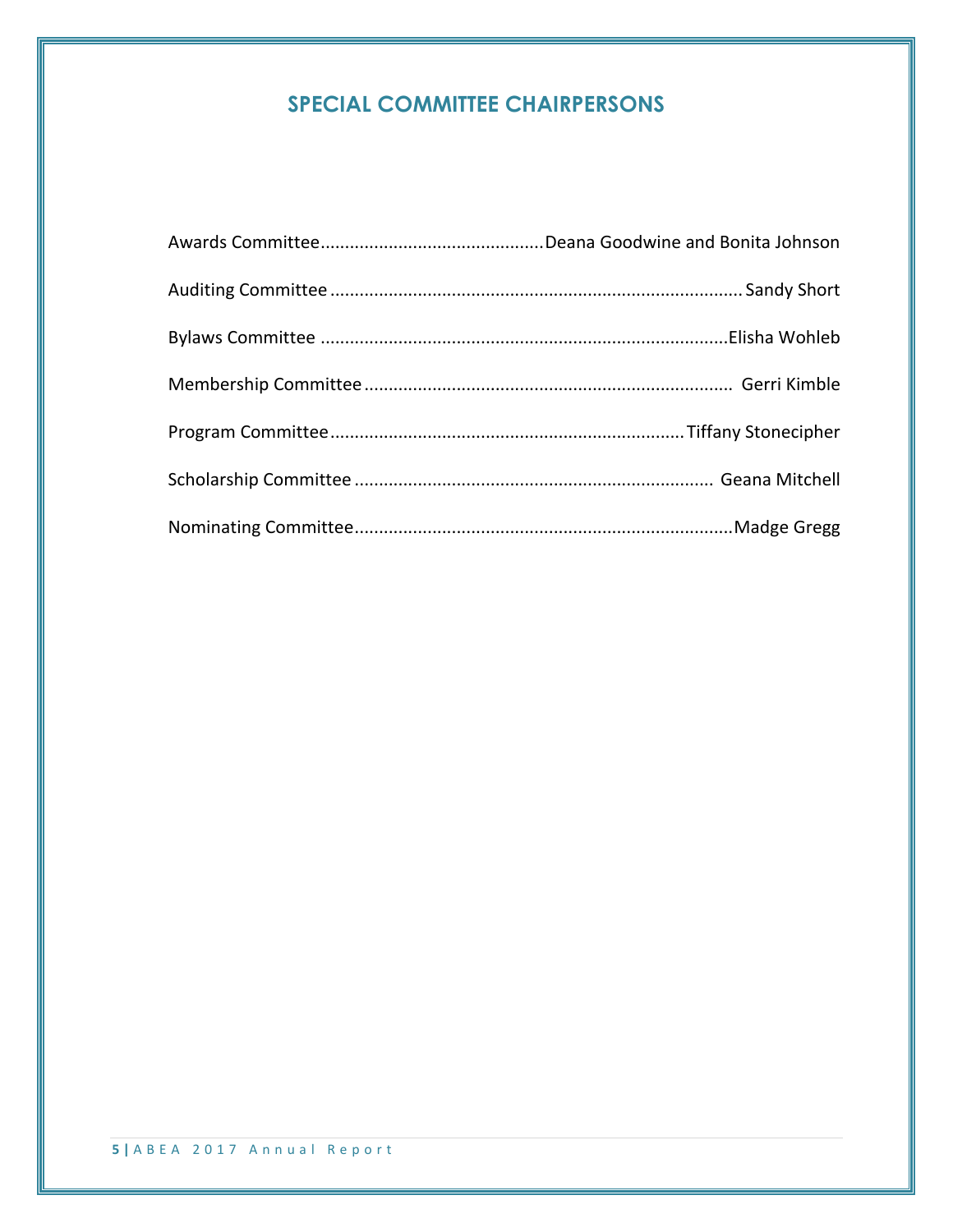## **ABEA Happenings**

#### **ABEA Conference – Muscle Shoals Career Academy, Muscle Shoals, AL**

The 2017 ABEA Conference weekend kicked off with Evening with the Experts at Swampers Grille on Friday, January 27, 2017. Industry professionals and teachers from around the state enjoyed drinks, finger foods, and networking. This event was a great opportunity for business teachers and industry professionals to discuss the realities of today's business world.

The official conference kicked off the next morning with coffee and breakfast (sponsored by Delta Pi Epsilon).

Teachers and industry professionals presented great sessions throughout the morning!

The ABEA Business Meeting was held that afternoon.

#### **The 2016 officers were installed**:

Past President – Ms. Deana Goodwine President – Ms. Tiffany Stonecipher President Elect – Ms. Gerri Kimble Secretary/Treasurer - Ms. Pam Hickman Membership Director - Ms. Morgan Jones

#### **The following received this year's ABEA Awards:**

Postsecondary Teacher of the Year – Dr. Sandi Logan Secondary Teacher of the Year – Ms. Tiffany Stonecipher

#### **SBEA Conference**

Several members of ABEA attended and presented at the Southern Business Education Association Conference in Savannah, GA (October 2017).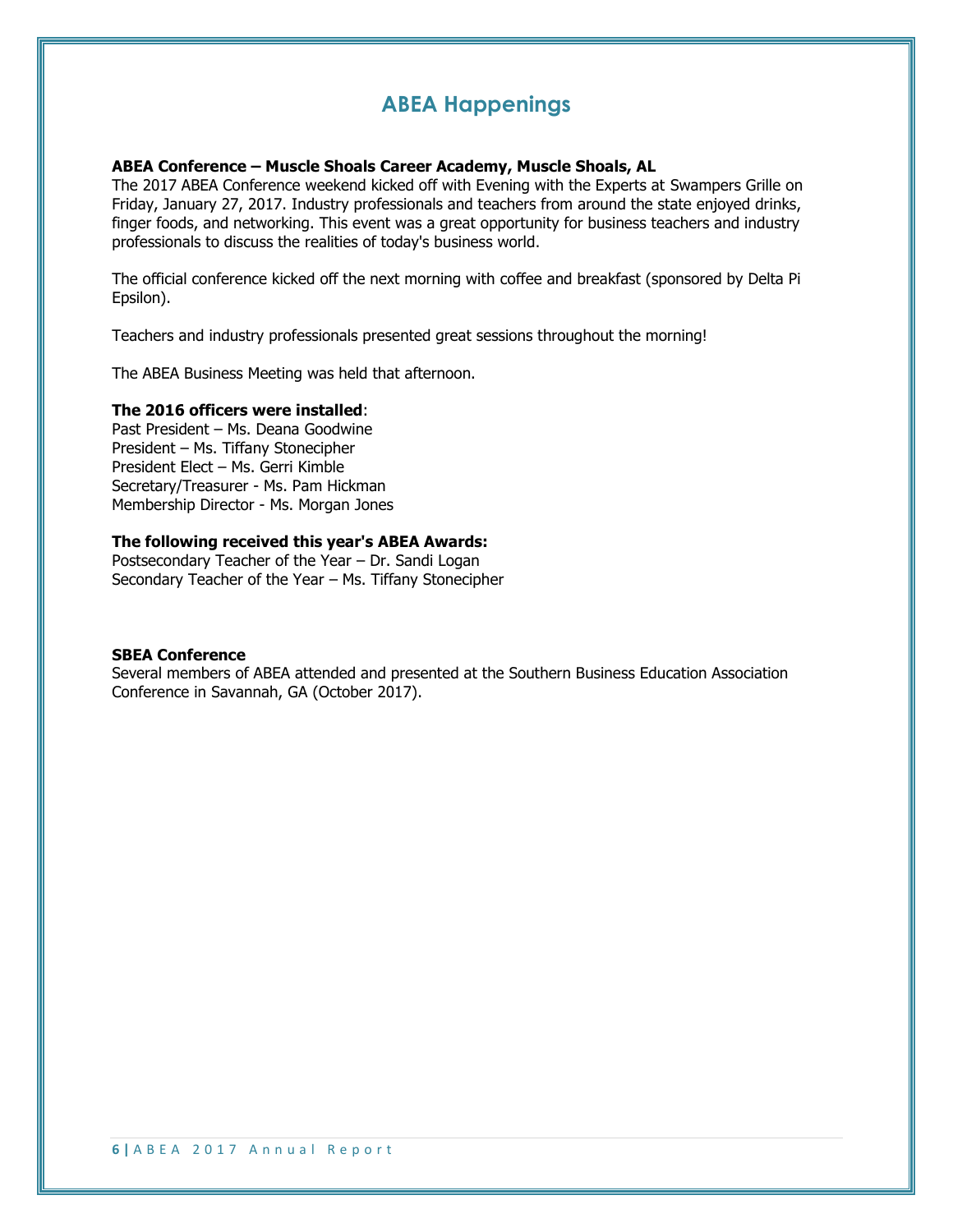## **OFFICER REPORT: PRESIDENT**

# **Alabama Business Education Association**

President's Activity Report

*Submitted May 24, 2018*

As Alabama Business Education Association President, I performed the following duties since February 2017:

- Attended the Alabama Association for Career and Technical Education (ALACTE) Conference in Birmingham on July 30-31, 2017.
- Attended the Alabama Educational Technology Conference in Birmingham in June 2017.
- Attended Executive Officer meetings using Google Hangouts throughout the year.
- Attended the Fall Work-Based Learning Meeting at AIDT in Birmingham in September 2017.
- Attended the FBLA Fall District Meeting at Northwest Shoals Community College on September 21, 2017.
- Attended the North Alabama Works Industry Cluster Meeting on September 26, 2017.
- Organized an FBLA Booth at the North Alabama State Fair during September of 2017 and won 2<sup>nd</sup> Place (\$125).
- Organized two FBLA Fundraiser Nights at Zaxby's in the Fall of 2017 and Spring 2018.
- Organized an FBLA/March of Dimes T-Shirt Fundraiser in September 2017.
- Attended the North Alabama Works! Quarterly Workforce Summit on October 4, 2017.
- Organized an FBLA Fundraiser with Belk's Charity Day Sale in November 2017 and May 2018.
- Presented "Pathfinder Alabama" at the ACTE Vision Conference on December 2017.
- Attended the North Alabama Robotics Competition on February 24, 2018.
- Attended the CLAS Law Conference in Birmingham on February 21, 2018.
- Attended the North Alabama Works! Summit on March 1, 2018.
- Attended the FBLA State Competition on April 12-13, 2018.
- Attended the University of Alabama Robotics Contest on April 7, 2018.
- Attended the AP Computer Science Principles Mock Reading in April 2018.

Respectfully submitted,

Tiffany Stonecipher

Tiffany Stonecipher

ABEA President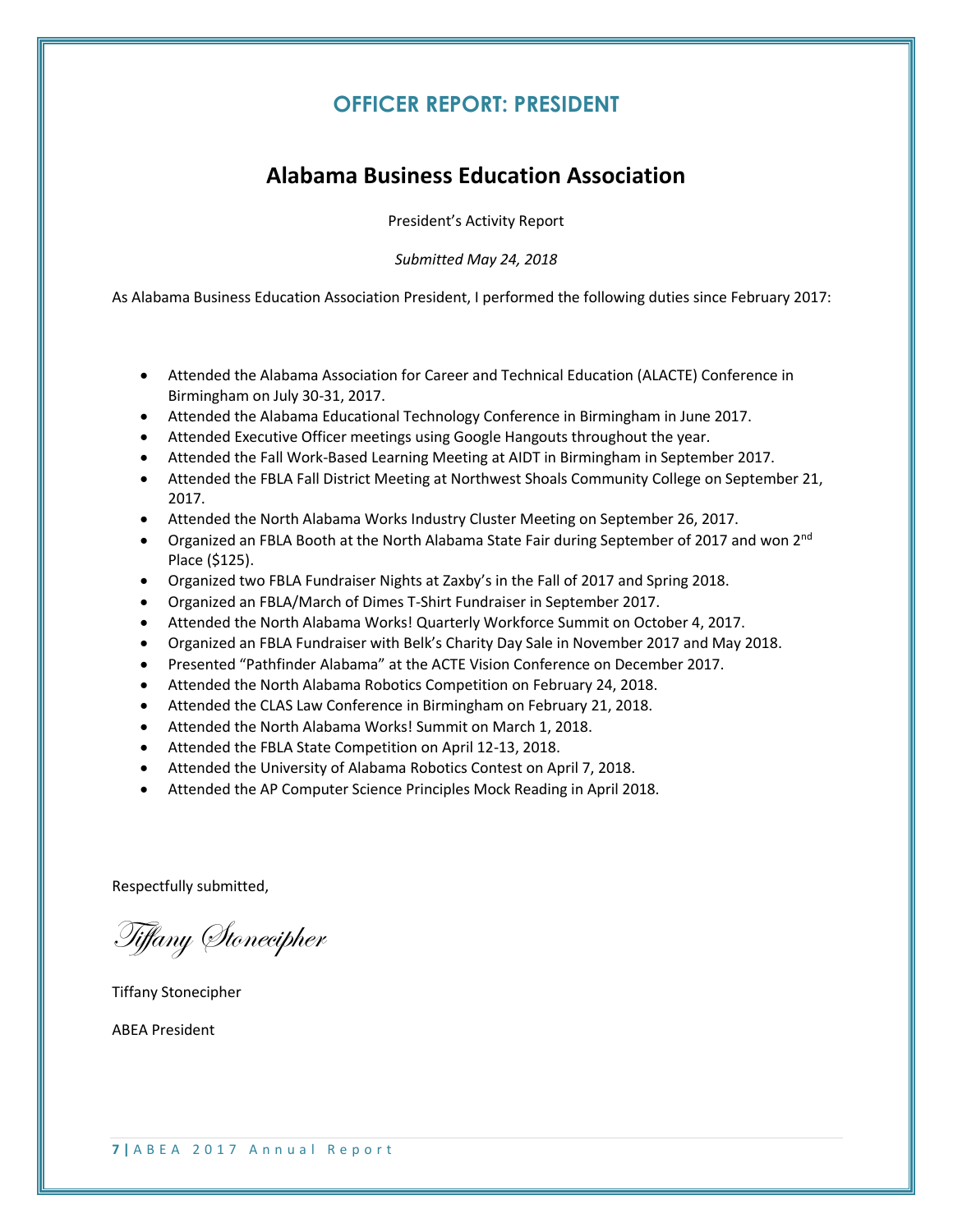# **OFFICER REPORT: PRESIDENT- ELECT**

## **Alabama Business Education Association**

President-Elect Activity Report *Submitted May 14, 2018*

As Alabama Business Education Association president-elect, I performed the following duties since January 2017:

- Secured the 2019 ABEA conference and hotel locations
- Attended the Southern Business Education Association Conference in Savannah, GA (October 2017)
	- o Co-coordinated the first-timers' luncheon
	- o Presented five swap shop sessions on branding
	- o Attended the Membership Directors' meeting as a stand in
- Attended the Alabama Association for Career and Technical Education (ACTE) summer conference in Birmingham, AL (August 2017)
- Attended the Alabama Educational Technology Conference in Birmingham, AL (June 2017)
- Attended the National Business Education Association Conference in Chicago, IL (March 2017)
- Attended the DECA State Leadership Development Conference in Birmingham, AL (April 2017)
- Promoted ABEA at all attended conferences and conventions through personal contact and new connections
- Developed and distributed the ABEA Winter 2017 newsletter
- Corresponded with the ABEA officer team via phone and email
- Promoted and recruited for ABEA and NBEA throughout the year through personal, face-to-face contact, email, and social media.

Respectfully submitted,

Gerri Kimble ABEA President-Elect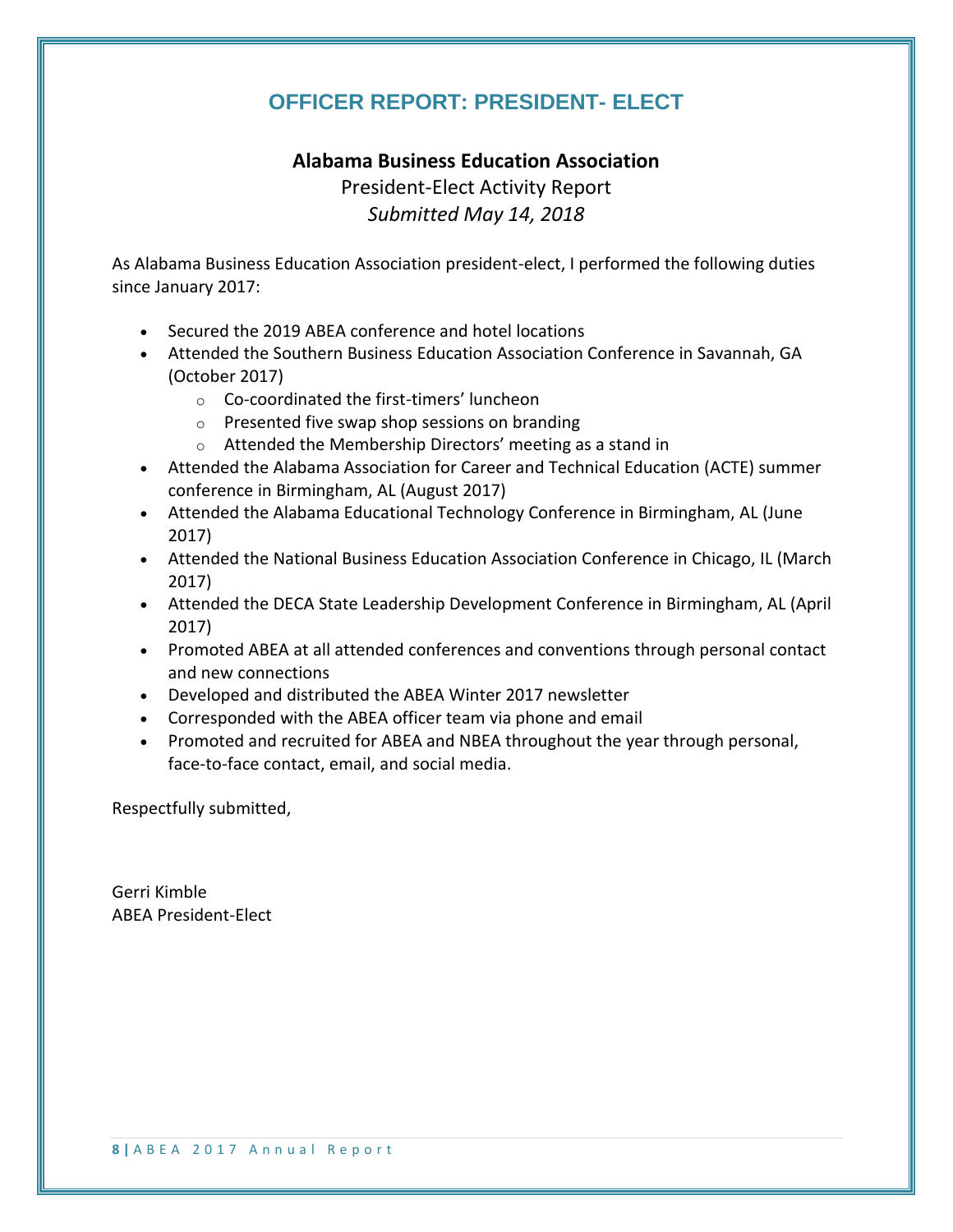# **OFFICER REPORT: PAST PRESIDENT**

## **Alabama Business Education Association**

Past President's Activity Report Submitted August 20, 2018

As Alabama Business Education Association past-president, I performed the following duties:

- Assisted the president as needed
- Corresponded with ABEA members and executive board via-email and Google Hangouts.
- Presented a session at the 2018 NBEA Convention in Baltimore.
- Attended the 2017 SBEA Conference in Savannah, GA.
- Secured a time for the ABEA state meeting at the 2018 SBEA Conference in Mobile
- Secured breakfast sponsor for ABEA state meeting in Mobile
- Brought before the executive board, the ABEA sponsorship of the president's reception at the 2017 SBEA Conference

Respectfully submitted,

Deana Goodwine ABEA Past-President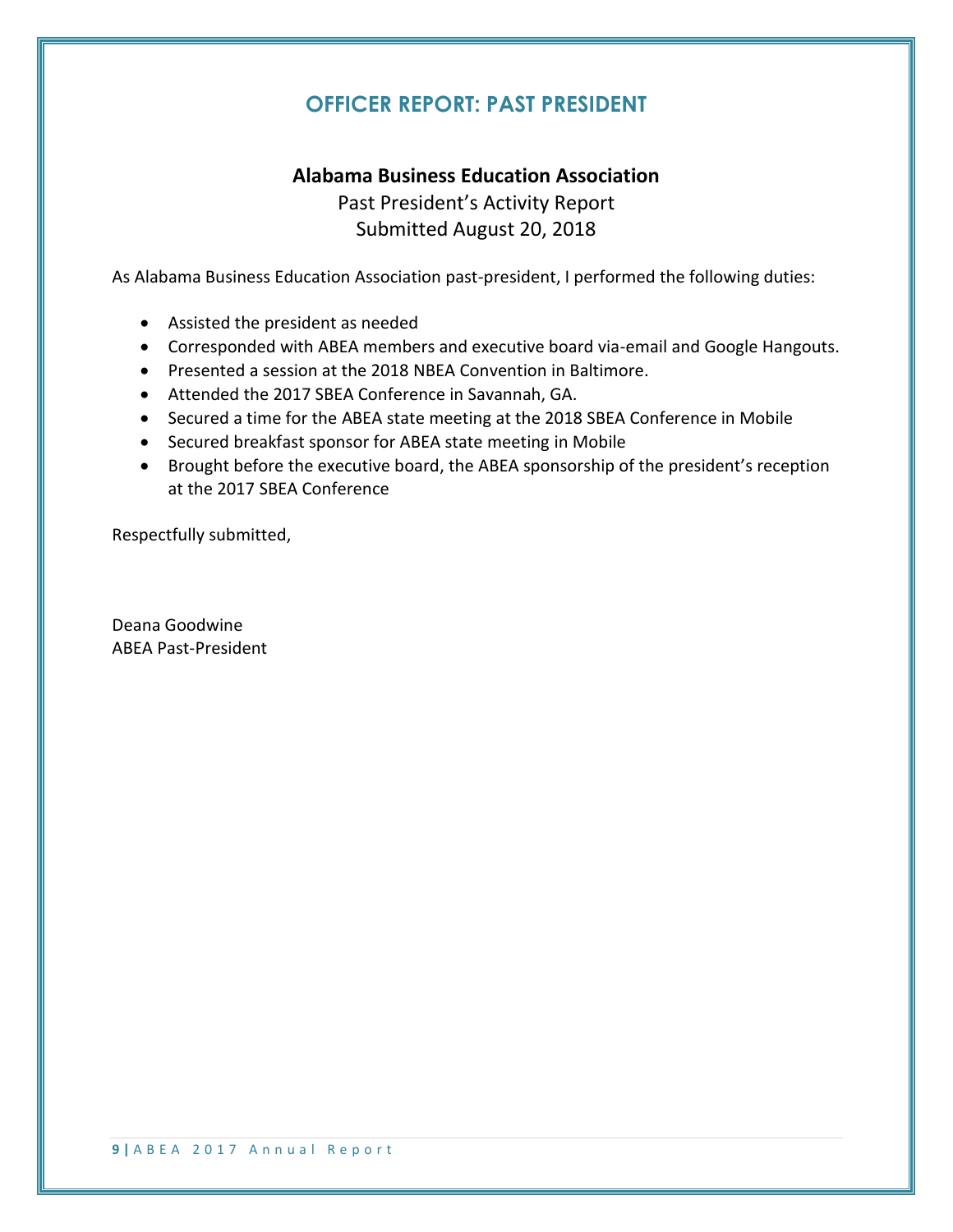## **OFFICER REPORT: MEMBERSHIP DIRECTOR**

## **Alabama Business Education Association**

Membership Director's Activity Report *Submitted May 24, 2018*

As Alabama Business Education Association membership director, I performed the following duties since February 2017:

#### **ABEA**

- Promoted and recruited for ABEA and NBEA throughout the year through face-to-face, email, and social media contact.
- Maintained ABEA's web presence website, Facebook, and Twitter.
- Corresponded with ABEA members via-email and phone.
- Corresponded with the ABEA executive board throughout the year.
- Attended the Alabama Association for Career and Technical Education (ALACTE) Conference in Birmingham on July 30-31.

### **MEMBERSHIP UPDATE & GOALS:**

Our continued goal is to help Alabama business teachers see and benefit from the valuable opportunities ABEA and NBEA provides. We have created easier ways for members to join/renew their ABEA membership with paying dues online through CashApp and using an online membership form

Respectfully submitted,

Morgan Jones ABEA Membership Director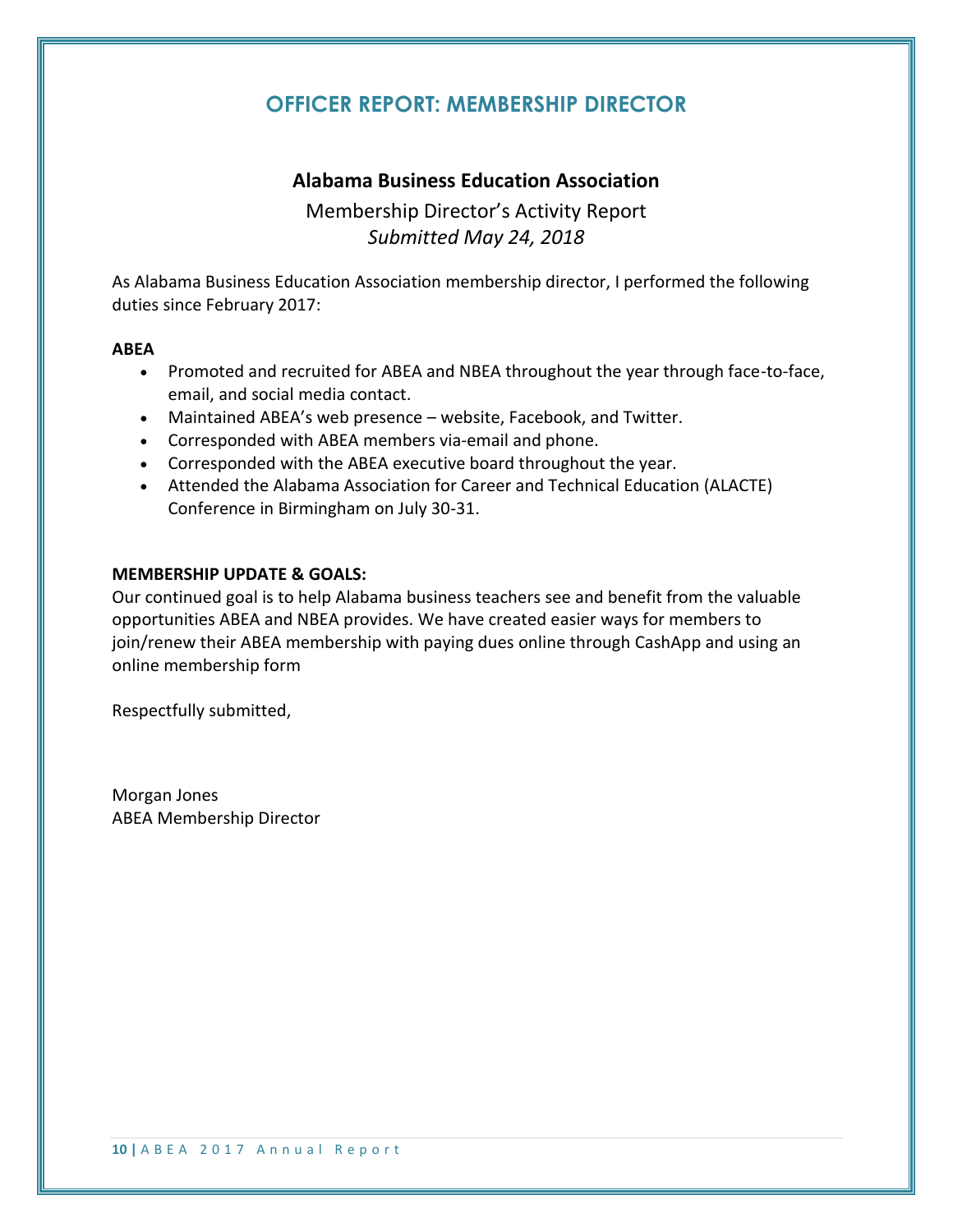# **OFFICER REPORT: TREASURER**

#### **Alabama Business Education Association**

Treasurer's Report *Submitted May 23, 2018*

CHECKING BALANCE BROUGHT FORWARD, 5/1/2018 4,708.84

| <b>INCOME</b>                                                                           |                       |          |            |
|-----------------------------------------------------------------------------------------|-----------------------|----------|------------|
| Dues (NBEA, ABEA), ABEA Conference Fees and Sponsorships                                |                       | 2,059.15 |            |
| <b>Transfers from Savings</b>                                                           |                       | 900.00   |            |
|                                                                                         | <b>TOTAL INCOME</b>   | 2,959.15 |            |
| <b>EXPENSES</b>                                                                         |                       |          |            |
| <b>ABEA Scholarship</b>                                                                 |                       | 500.00   |            |
| Alabama FBLA Sponsorship                                                                |                       | 500.00   |            |
| Check Order                                                                             |                       |          |            |
| Marketing Expense and Supplies - AACTE Roundtable Prizes                                |                       | 310.08   |            |
| Conference Expense--Supplies, Speaker Gifts/Fees                                        |                       |          |            |
| Conference Expense--Luncheon                                                            |                       |          |            |
| Conference Expense--Officer Gifts, Awards, Door Prizes                                  |                       |          |            |
| Conference Expense - Friday Evening Reception                                           |                       |          |            |
| Conference Expense - Refund (death in family)                                           |                       |          |            |
| <b>NBEA Dues Expense</b>                                                                |                       | 990.00   |            |
| <b>Office Supplies Expense</b>                                                          |                       | 1,071.75 |            |
| SBEA - Snack sponsorship, presidents reception, auction<br><b>SBEA Delegate Stipend</b> |                       | 300.00   |            |
| <b>Transfer to Savings</b>                                                              |                       | 900.00   |            |
| <b>Website Renewal Fee</b>                                                              |                       | 169.39   |            |
|                                                                                         | <b>TOTAL EXPENSES</b> |          | \$3,841.22 |
|                                                                                         |                       |          |            |
| ENDING CHECKING BALANCE, 04/30/18                                                       |                       |          | \$4,663.84 |
|                                                                                         |                       |          |            |
| SAVINGS BALANCE BROUGHT FORWARD, 05/1/2018                                              |                       |          | 2,460.27   |
| <b>INCOME</b>                                                                           |                       |          |            |
| <b>Automatic Transfer From Checking</b>                                                 |                       | 900.00   |            |
| Deposits                                                                                |                       |          |            |
| <b>Interest Earned</b>                                                                  |                       | .90      |            |
|                                                                                         | <b>TOTAL INCOME</b>   |          | 900.90     |
| <b>EXPENSES</b>                                                                         |                       |          |            |
| <b>Transfers to Checking</b>                                                            |                       | 900.00   |            |
|                                                                                         |                       |          |            |
|                                                                                         | <b>TOTAL EXPENSES</b> |          | 900.00     |
| ENDING SAVINGS BALANCE, 04/30/2018                                                      |                       |          | 2,460.21   |
| *\$388 is the current scholarship balance in this account                               |                       |          |            |

**11 |** A B E A 2 0 1 7 A n n u a l R e p o r t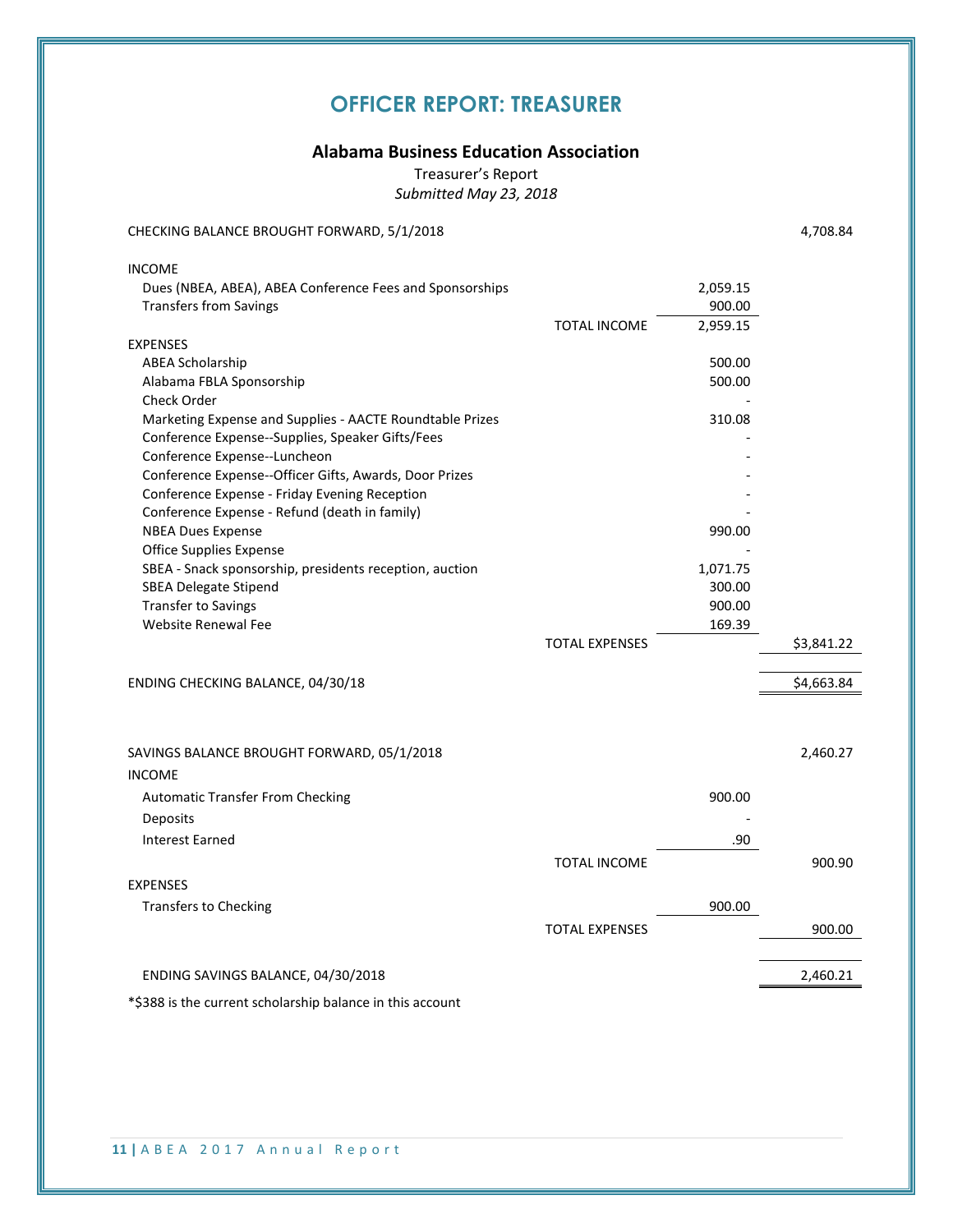# **OFFICER REPORT: SECRETARY**

## **Alabama Business Education Association**

Secretary's Activity Report

*Submitted May 23, 2018*

As Alabama Business Education Association Secretary, I have performed the following duties since January 2017:

- Corresponded with ABEA officers via phone and email
- Prepared the ABEA 2017 Annual Report
- Attended the Alabama Association for Career and Technical Education Summer Conference in Birmingham
	- o Helped with Membership Recruiting Roundtable
- Received ABEA conference registrations and payments
- Assisted other officers as needed

Respectfully submitted,

Pam Hickman ABEA Secretary/Treasurer